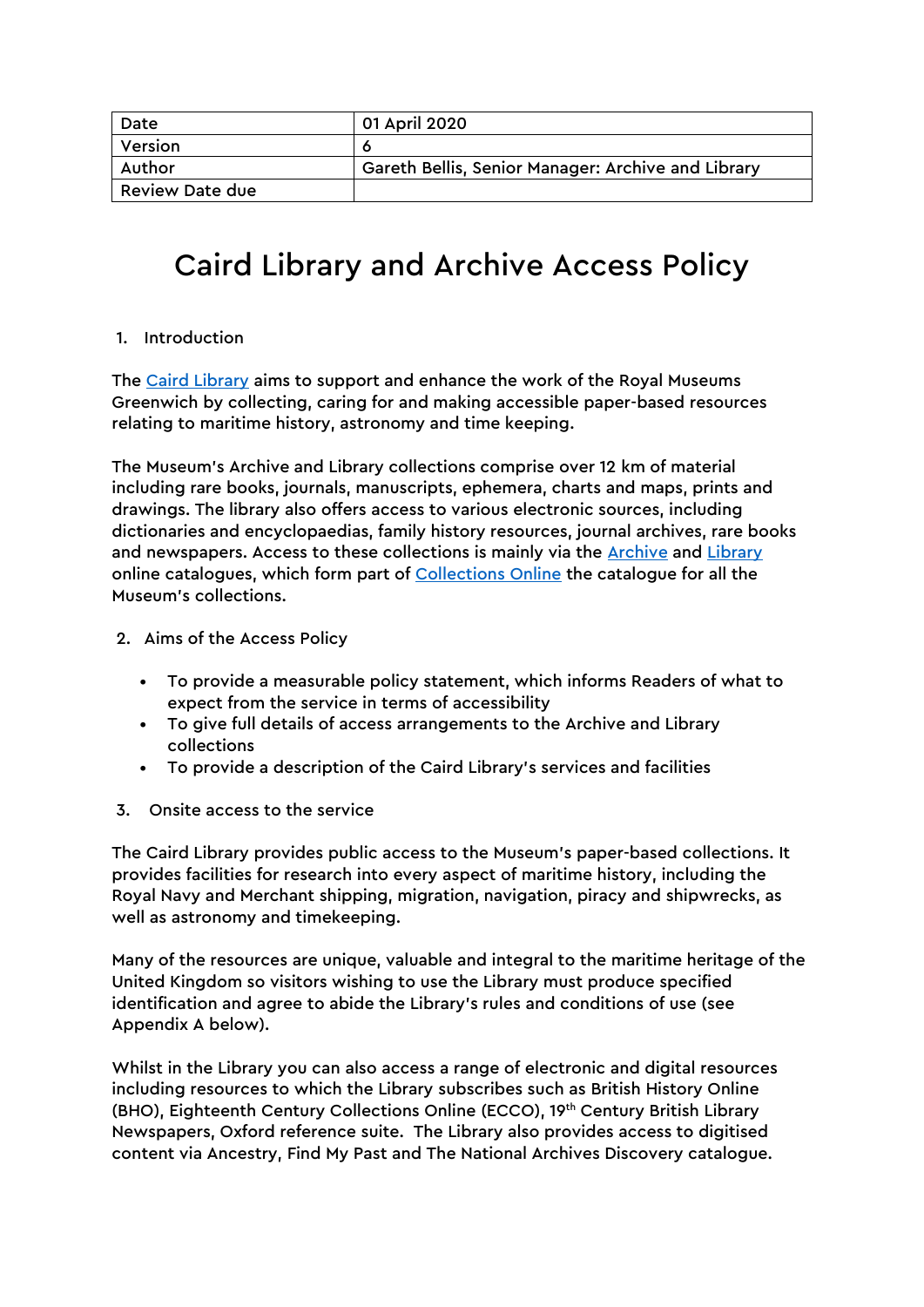The Caird Library is located on the first floor of the National Maritime Museum's Sammy Ofer Wing. Access is via the staircase at the east end of Voyagers Gallery, or via the lift in the Link Building, leading to the Neptune Court Galleries. There is a toilet for users with a disability available at the far end of the Reading Room. The main Museum toilets are near the foyer of the Sammy Ofer Wing on the ground floor as indicated on the NMM visitor map.

#### 4. Admission to the Caird Library

Readers can access the Library using either a one day or three year Reader's Ticket. To obtain a Reader's Ticket, it is necessary to register some personal details with the Library. Please note that by registering for a Reader's Ticket, Readers agree to abide by the Caird Library Rules and the Conditions of Use (see appendix A).

The one day Ticket allows access to books and printed resources on open access in the Reading Room and also to the electronic and printed resources on the Library computers. The one day Ticket is applied for by completing a brief paper form on arrival at the Caird Library.

The three year Ticket provides access to the Reading Room and allows Readers to request manuscripts, rare books, prints and drawings, maps and charts, and other collection items that are housed in the Archive stores. The three year Ticket is applied for online using the Library's Aeon system at www.rmg.co.uk/aeon.

When Readers arrive at the Caird Library for the first time they will need to bring identification. For a one day Ticket, one form of identification bearing the Reader's signature is needed (a passport, driving licence, or bank / credit card etc.). For a three year Ticket, two forms of identification are required which are:

- One piece of identification bearing a signature (a passport, driving licence, or bank / credit card etc.)
- One proof of address (utility bill, council tax bill, credit card statement etc.).

We can only accept originals, not copies, of the above identification documents. For a three year Ticket, a photograph will also be taken and added to the card. A full list of all acceptable forms of identification is available on the Aeon registration pages (see appendix C).

For further information please read `Your First Visit to the Caird Library' at https://www.rmg.co.uk/national-maritime-museum/caird-library/register

The minimum age to use the Library Reading Room is 14 years; children aged 8–14 can use the Library but they must be accompanied by an adult, one adult per child.

Young people aged 14–15 can get a one day Reader's Ticket and use the collections available on open access in the Reading Room unaccompanied.

Young people aged 16–18 can apply for a three year Reader's Ticket which will allow them to access all the collections including manuscripts. We can accept a letter from a Head Teacher or College Principal as a form of identification.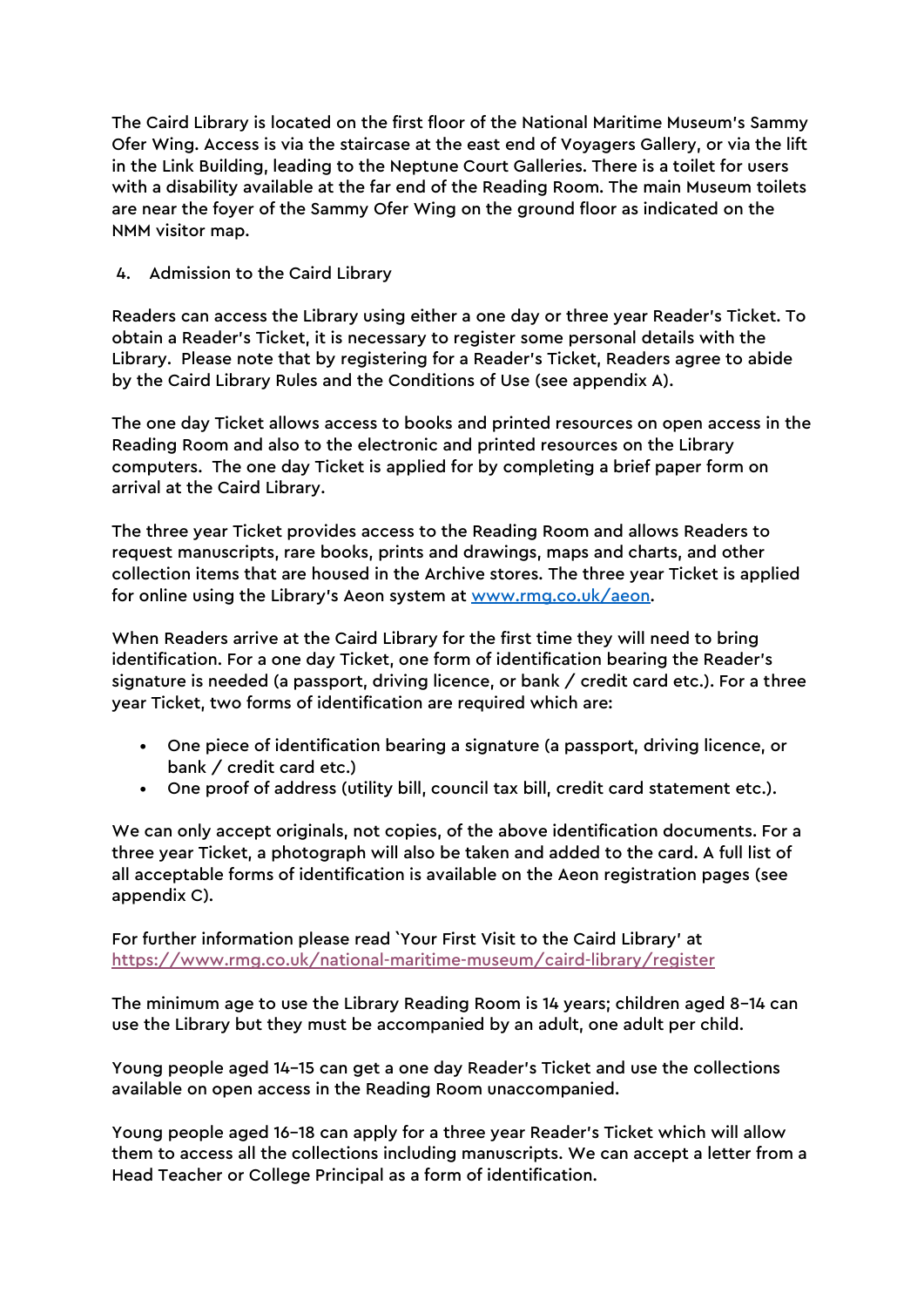Students who want to use the Library to study but who are not using Library material or collections will be admitted at the discretion of the senior member of staff on duty. Access will not normally be given to members of the public wanting to use the Library computers for purposes not relating to the Library collections or relevant subject areas. Anyone granted access for either of these purposes must obtain a one day Readers Ticket and must abide by the Caird Library Rules and the Conditions of Use.

Staff in the Library are available to help all visitors to the NMM with enquiries about the Museum, Archive, and Library collections, including family history research, and can also provide help accessing the electronic resources available on the PCs situated in the Reading Room's Reception area, without requiring visitors to register for a reader's ticket. Visitors with more in-depth enquiries will be encouraged to register for a ticket in order to enter the Library and conduct their own research.

5. Data protection and privacy notice

Royal Museums Greenwich will process your personal information according to the principles of the UK Data Protection Act, 2018. We will use the information to provide the service(s) requested and for reference purposes in order to help maintain the security of the collections. It may be shared with law enforcement agencies. The information you supply will be stored in an encrypted database on a remote server, operated by Atlas Systems.

User data will be retained according to the following schedules, after which time your details will be deleted from the Aeon database:

- Caird Library three year reader's ticket holders: For as long as you hold a valid Caird Library three year reader's ticket and for a further period of seven years following the expiration of your reader's ticket.
- Remote reprographics customers: For a period of one year after your last request.
- Inactive accounts: For a period of one year from the date of registration if you do not visit the Caird Library or place a reprographics order.

If you have a question about the way we handle your personal information please contact the Governance and Museum Records Manager, Royal Museums Greenwich.

6. Reading Room – Access facilities

We aim to provide a physically accessible space for everyone who wants to visit us. Accessible Reading Room facilities include:

- Induction loop at Reception, Enquiry and Issue Desks
- Public PCs, with adjustable internet browser accessibility settings
- Digital microfilm scanner/printer (ScanPro2000), which has magnifier and zoom controls to view an enlarged area of the displayed image
- Book2net kiosk, a self-service scanner/printer, which has touch-screen, zoom control to view the area to be copied
- Height-adjustable chairs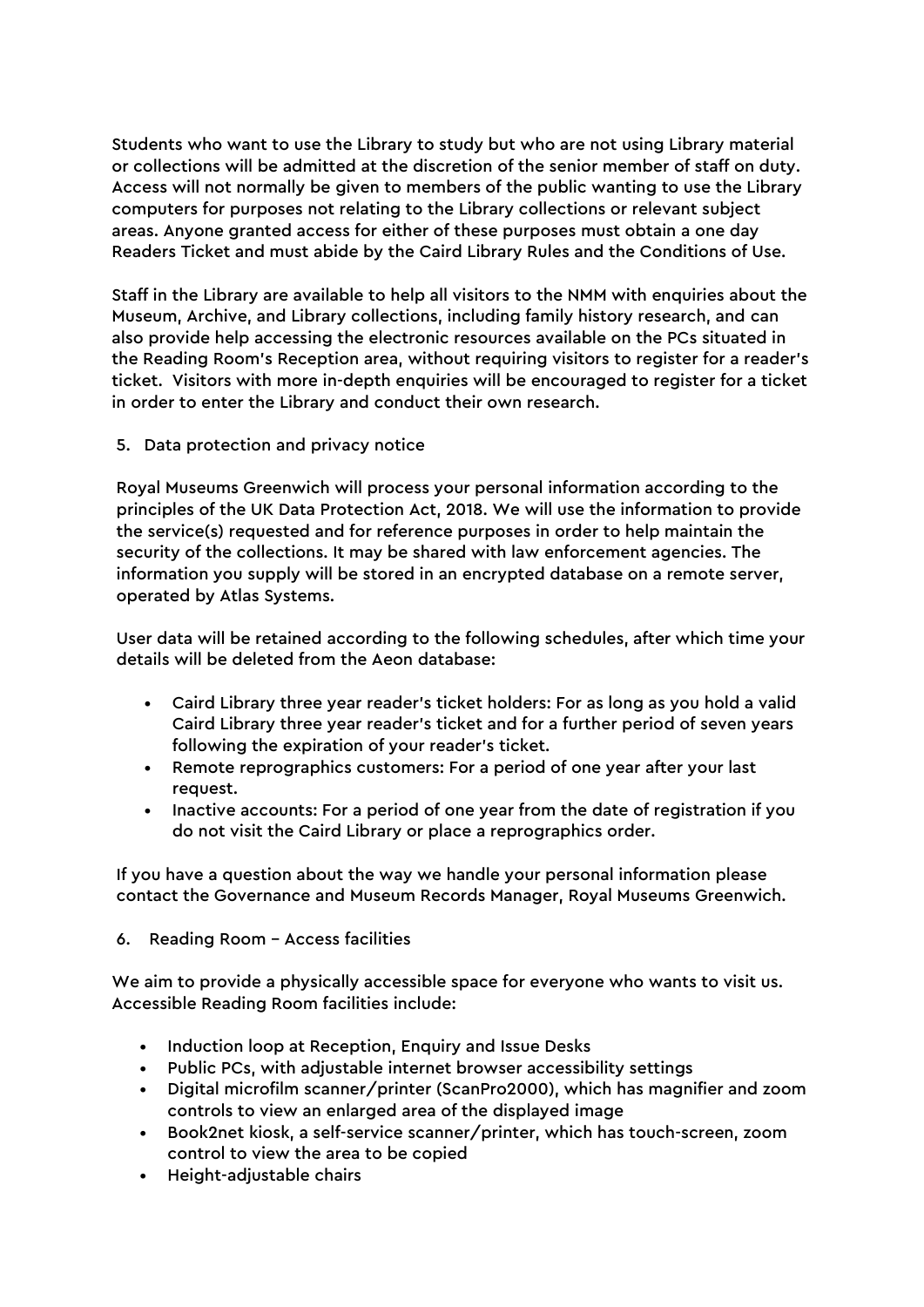- Height-adjustable map table for viewing prints and drawings, and maps and charts
- Magnifying glasses: there are a limited number available to borrow in the Reading Room
- Sheet magnifiers: there are a limited number available to borrow in the Reading Room
- Accessible toilet
- Six disabled parking spaces, which can be booked in advance and special arrangements made for dropping visitors off outside the main Museum entrance. Please contact the Museum's Bookings Unit in advance of your visit if you would like to make arrangements to use these facilities: **bookings@rmg.co.uk**

#### 7. Opening hours

The Library is open for 33 hours per week, excluding planned closures such as for audit work (usually one week per year) and public holidays over the Christmas and Easter periods.

Opening hours are Tuesday–Saturday, 10.00–16.45. On Saturdays the Library is closed from 13.00–14.00 for lunch.

Last admission to the Library is 15 minutes prior to the published closing time.

Opening hours are advertised on the Museum's website and in relevant publications and websites. Any changes to the opening hours will be advertised on the Museum's website and on other relevant websites and publications e.g. Newsletter of the Society for Nautical Research.

The Library is able to host booked group visits on Mondays, including collection highlight presentations by Library & Archive staff or curator led specialist talks. Visits can accommodate up to 30 attendees and last for approximately 2 hours.

8. Copying from the Archive and Library collections

The Museum is committed to making its Archive and Library collections available to the widest possible audience, whilst balancing this with the responsibility for preserving them for future generations. We provide a range of copying services for the purposes of private study or research; these include a self-service scanner, a photocopier, microfilm viewers and camera stands for those using their own camera. Payment cards are available in the Reading Room in denominations of £1.50 and £6 – for copying charges see https://www.rmg.co.uk/national-maritime-museum/cairdlibrary/copying-services

There is also a remote copying service allowing Readers, both onsite and remote, to place orders for copies of items in the collections. Full details of the copying service are available in the document "Copying for private study and non-commercial use" (see Appendix B).

All copying is for the purpose of non-commercial research or private study under UK copyright law. Copying is also subject to Data Protection regulations in cases where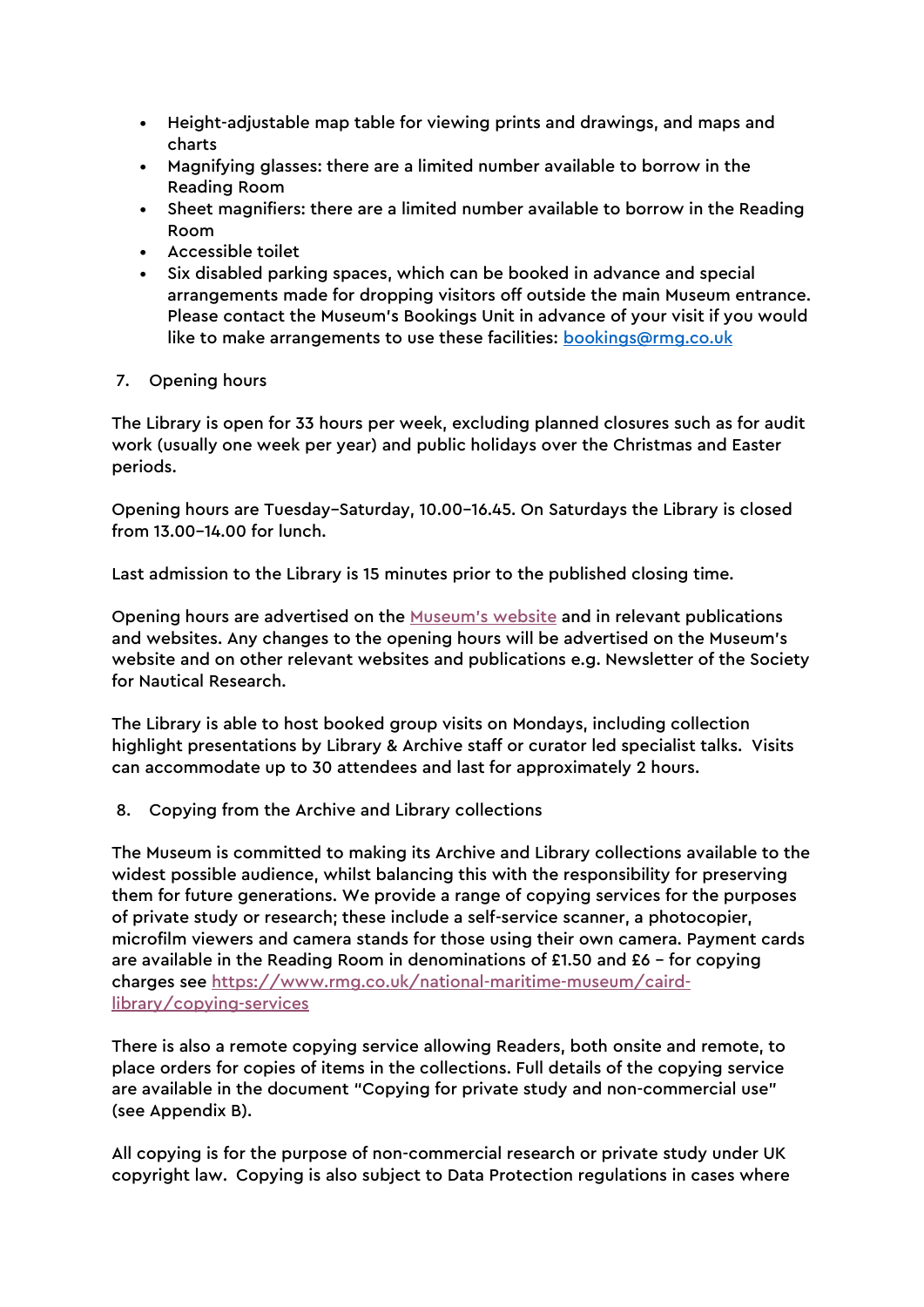documents include personal data of a subject who is alive or likely to be alive (assuming a lifespan of 100 years). It is the responsibility of the reader to ensure their copying does not infringe copyright or Data Protection laws.

All copying is at the discretion of staff and there are some items that cannot be copied for a variety of reasons such as legal restrictions and the size and condition of the material. For example, we can only copy items that do not exceed the maximum size of the scanner (80cm x 40cm). It is the responsibility of person making the copies to ensure that their copying does not infringe copyright law.

#### 9. Online Resources

The Library recognises the importance of access to information online and also digital access to items in the collections to ensure wider access generally. The following are available:

- Online catalogues to all Archive and Library collections including manuscripts, books, charts, maps, prints and drawings. The catalogues are regularly updated with new material and enhanced. We also contribute to union catalogues such as OCLC's Worldcat and JISC Library Hub Discover by cataloguing the Archive and Library collections to international standards including ISAD (G), MARC and AACR2
- Many catalogue records, especially charts and maps, have images attached in Collections Online
- Online research guides providing detailed guidance relating to specific subject areas such as the Merchant Navy, the Royal Navy and General Maritime History www.rmg.co.uk/researchguides
- Digital copies of popular material such as Masters' and Mates certificates and Dreadnought Seamen's Hospital Admissions & Discharges which are available free to view in the Reading Room via www.ancestry.co.uk. Crew Lists from 1915 have been transcribed with a database and images available to view free-ofcharge at https://1915crewlists.rmg.co.uk.
- Digital copies of items in the printed collections via partnerships with other organisations. For example the republishing of rare journals like Naval Chronicle and a number of rare books relating to longitude with Cambridge University
- The Library blog increases access to the Archive and Library collections and highlights events relating to the collections. It also provides an important tool for communication with users, see www.rmg.co.uk/cairdlibrary
- The `Item of the Month' feature provides further access to the collections, telling stories relating to documents and giving visitors a taste of variety of items in the collections. See above link
- The Research & Collections page on Museum's website brings together content aimed at visiting academic and non-specialist researchers providing information on publications, events and projects.
- Our online ordering system, Aeon, gives quicker, enhanced access to Archive and Library collections. A personal online account provides Readers with a complete history of the items they have looked at in the Library.
- Free public Wi-Fi is available for Library readers and Museum visitors.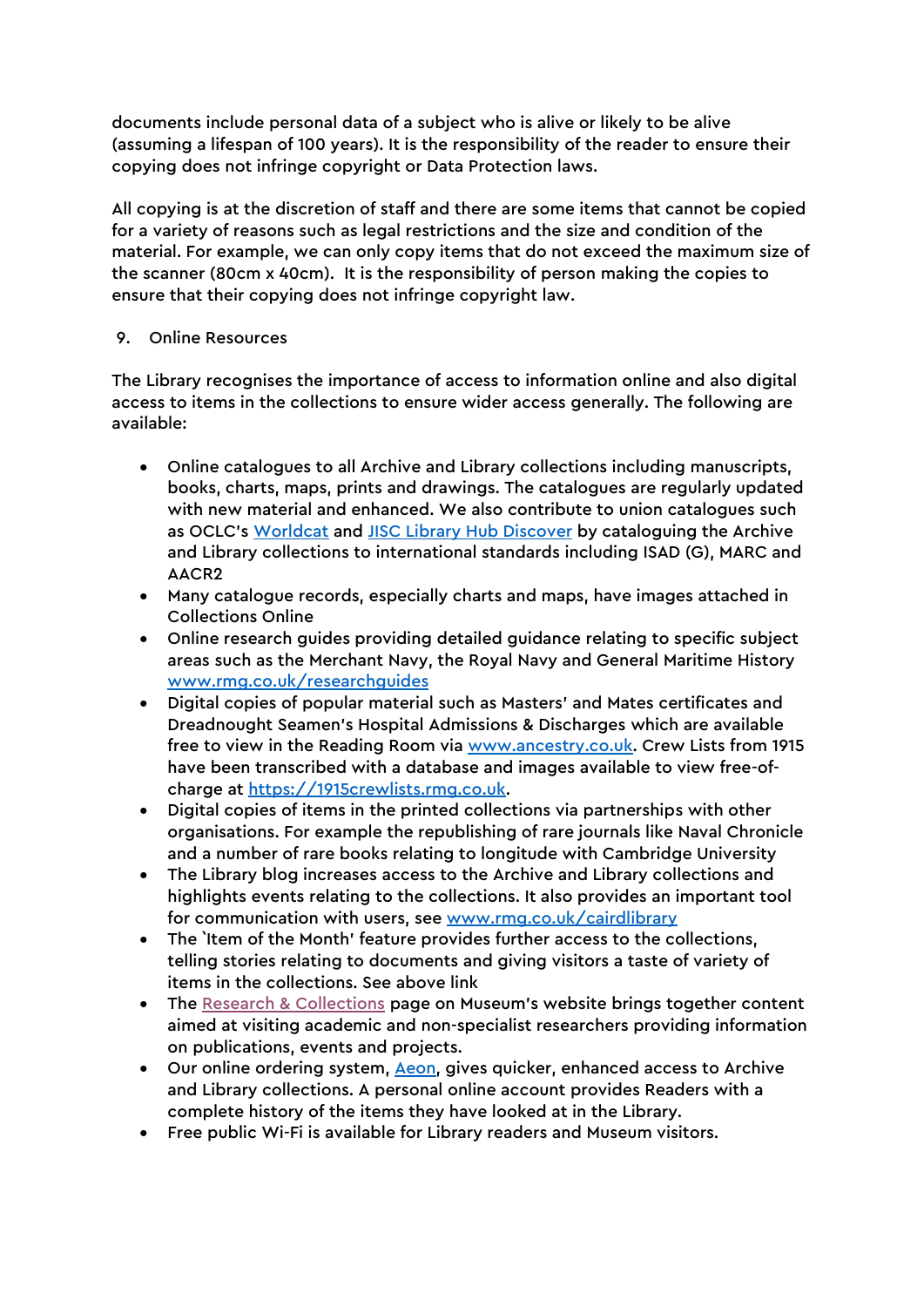#### 10. Electronic resources

The Library provides access to a range of electronic resources, including online bibliographic and image databases, electronic dictionaries and encyclopaedias, family history online resources, and full texts of journals, rare books and newspapers.

They are all available free of charge but Readers will not be able to access them from home or outside of the Museum buildings, due to copyright and/or licensing reasons. For a current list of titles see **Electronic Resources**.

#### 11. Enquiries

The Caird Library is committed to helping Readers and the public who have enquiries about the Archive and Library collections. These may be answered face-to-face in the Caird Library or by telephone, letter or email. We receive enquiries from all over the world covering a wide range of different subjects.

Due to the volume of these enquiries, staff can only undertake a maximum of 15 minutes research per enquiry and we are therefore unable to answer enquiries to any great depth.

If your enquiry requires more extensive research, you will receive a referral email/letter with details of how to access the Archive and Library's collections remotely and other relevant web-based resources. We will also supply a list of Independent Researchers who can carry out work on your behalf but will make a charge. The list contains a list of researchers who have left their names with us – inclusion on the list does not mean the Museum recommends or endorses the researchers.

All written enquires are responded to within 10 working days.

12. Monitoring and Evaluation

The Library ensures it is meeting its targets and the needs of its users in the following ways:

- Monitoring use number of visitors, number of items ordered, number of remote enquiries, types of material used and number of loans of collections
- Cataloguing material and establishing cataloguing priorities based on requests, projects and targets for making information available online (DCMS)
- Surveys e.g. customer questionnaire, Survey of Visitors to British Archives and the museum-wide market research survey
- Evaluation of Reader comment cards, comments on the Library blog etc.
- Suggestions for acquisition of new books.
- Monitoring the role of the collections for internal and external research (for exhibitions, publications, conferences, events and activities)

#### 13. Staffing

The Library and Archive staff are key to providing access to the collections. Their commitment, knowledge and expertise are vital to ensure visitors and staff get the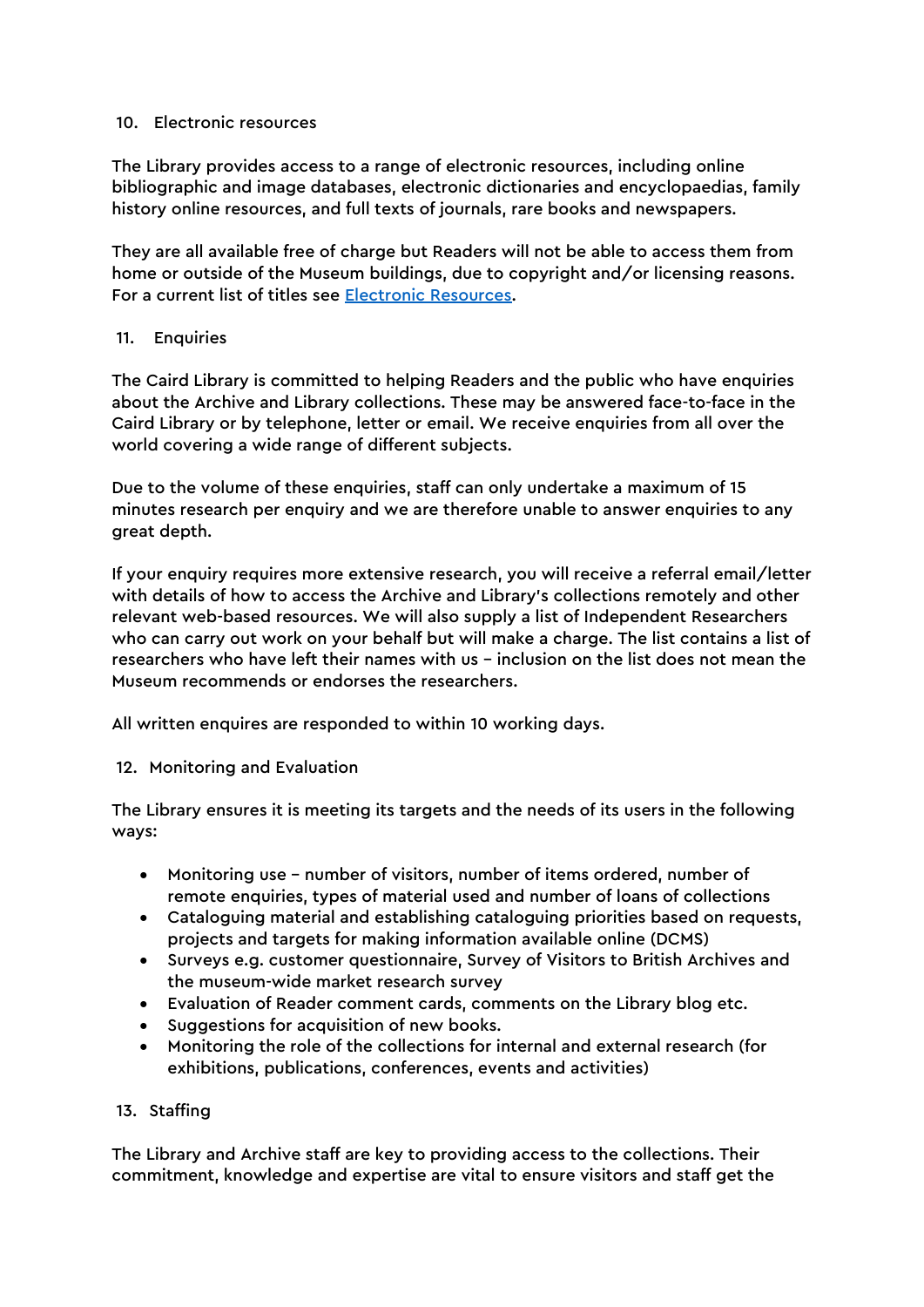most out of the collections. They are trained to assist with all kinds of research enquiries and help with access and interpretation of the collections where possible. They produce research guides on various topics and collections, which are available on the webpages. They also contribute to the Museum's formal and informal learning programmes including running archive sessions as part of the Transatlantic Slavery, British Empire, and Armada study days for schools.

An annual Open Day, usually held on a Saturday, allows an opportunity for all visitors to the Museum to see a wide range of Archive and Library collections and talk to staff about how the collections can be accessed and used.

April 2020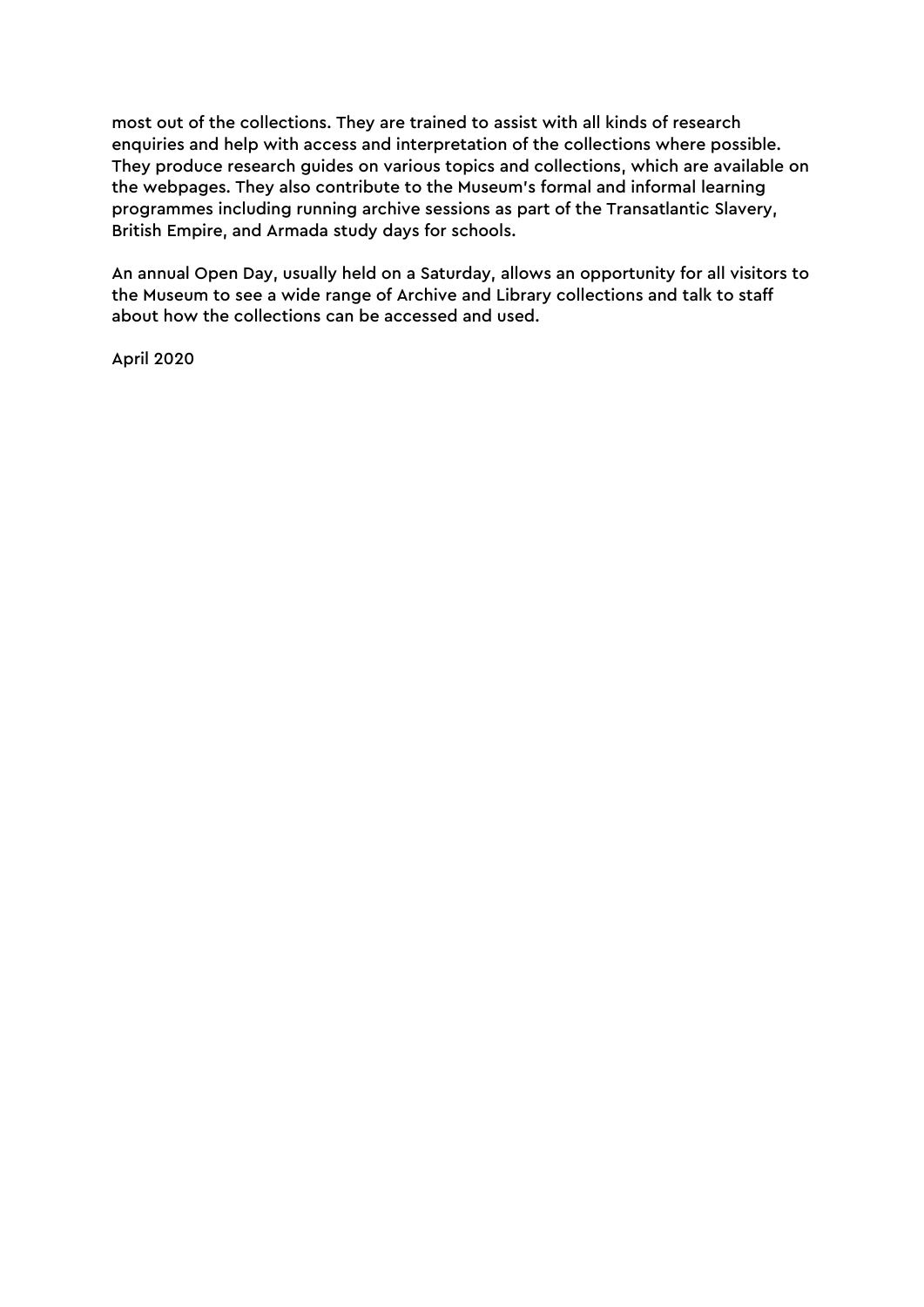Appendices:

A. Caird Library and Archive Rules and Conditions of Use

B. Copying from the Archive and Library collections for private study and non-commercial research

C. List of accepted forms of identification for issuing of a three year reader's ticket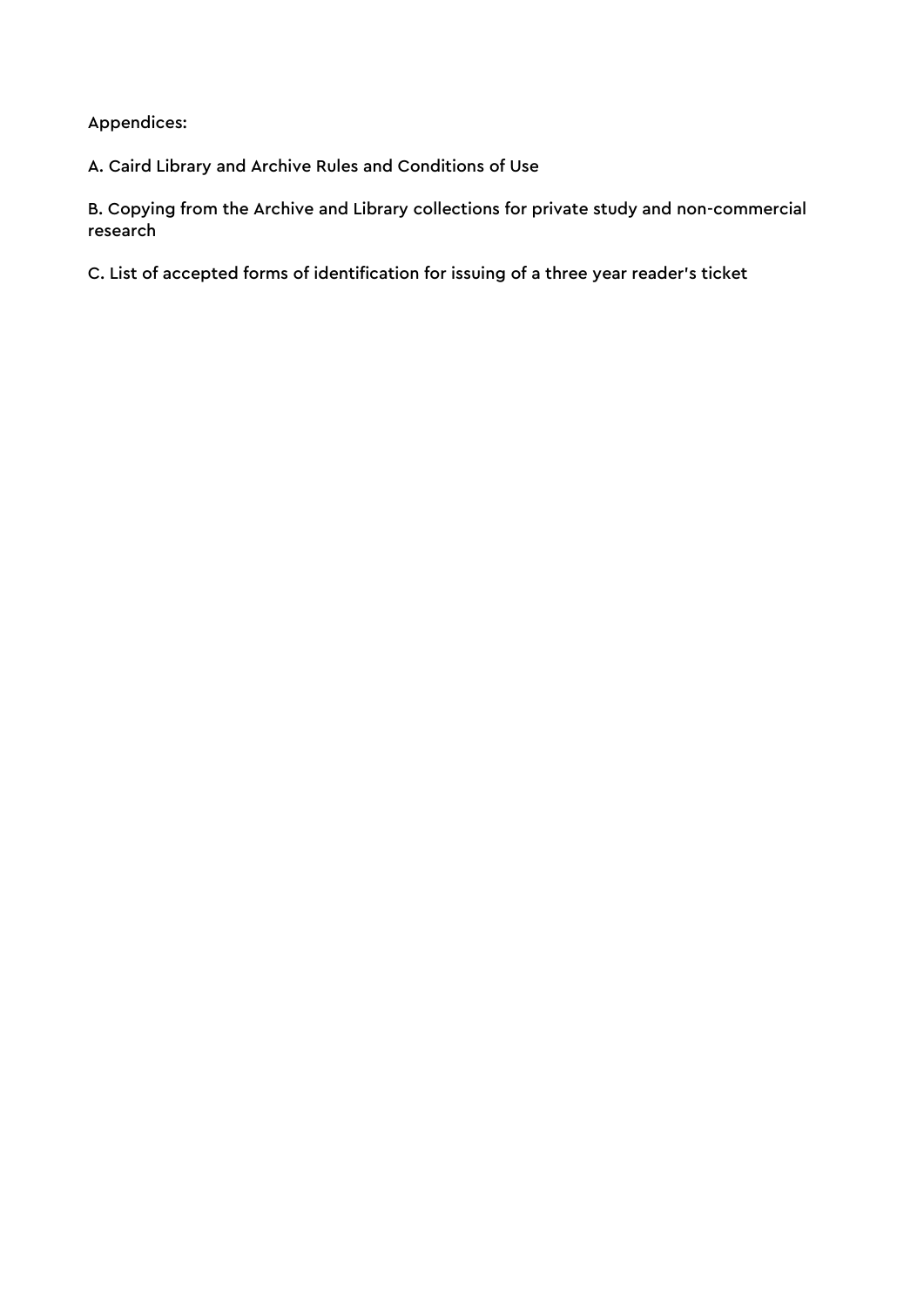

# **Caird Library and Archive**

## Rules and Conditions of Use

**Using the Caird Library** 

• Admission to the Library is by a personal three year Reader's Ticket or a one day Reader's Ticket. The three year Reader's Ticket allows access to all of the Library and Archive collections; the one day Reader's Ticket gives access to the modern books, reference material, electronic resources and microfilm held in the Reading Room only, and not to any other collection material.

• Readers must show their Reader's Ticket to Library staff on the reception desk as they enter the Library. They must also produce their Ticket on request by Library staff in the Reading Room.

• By applying for either Reader's Ticket, Readers agree to abide by the Caird Library Rules and Conditions of Use. If any Reader does not abide by these, the Museum has the right to cancel his or her Reader's Ticket and refuse future admission.

• The minimum age to use the Library Reading Room is 14 years; persons aged 8–14 may be admitted if supervised by an adult, one adult per child. Persons aged 14–16 can only access modern collections in the Reading Room.

• To obtain a three year Reader's Ticket, Readers must register online at **rmg.co.uk/aeon**. This can be done online before a Reader visits the Library, or in the reception area of the Library on the day of the Reader's visit. Formal identification is required to register for a three year Reader's Ticket, giving proof of the Reader's name and address e.g. driver's licence and proof of the Reader's signature e.g. passport. Proof of name and signature is also required for a one day Reader's Ticket.

• All Reader's Tickets are non-transferable. Only one current Reader's Ticket may be issued per person and lost or stolen Tickets must be reported to the Library immediately. There may be a charge to replace lost or stolen Tickets. Readers are responsible for any use of a Reader's Ticket issued to them unless and until they have reported it lost or stolen.

• On entering the Library Readers must deposit all bags, coats, umbrellas, newspapers, laptop cases, camera cases, food, drink and bottles of water/liquids in the lockers provided near the reception desk. Readers should only retain such paper items and other equipment needed for their work in the Reading Room. Transparent bags issued at the Reception Desk should be used to carry paper items and equipment into the Library. Readers may be required to submit for inspection any bags, cases, folders or other objects that they may be carrying.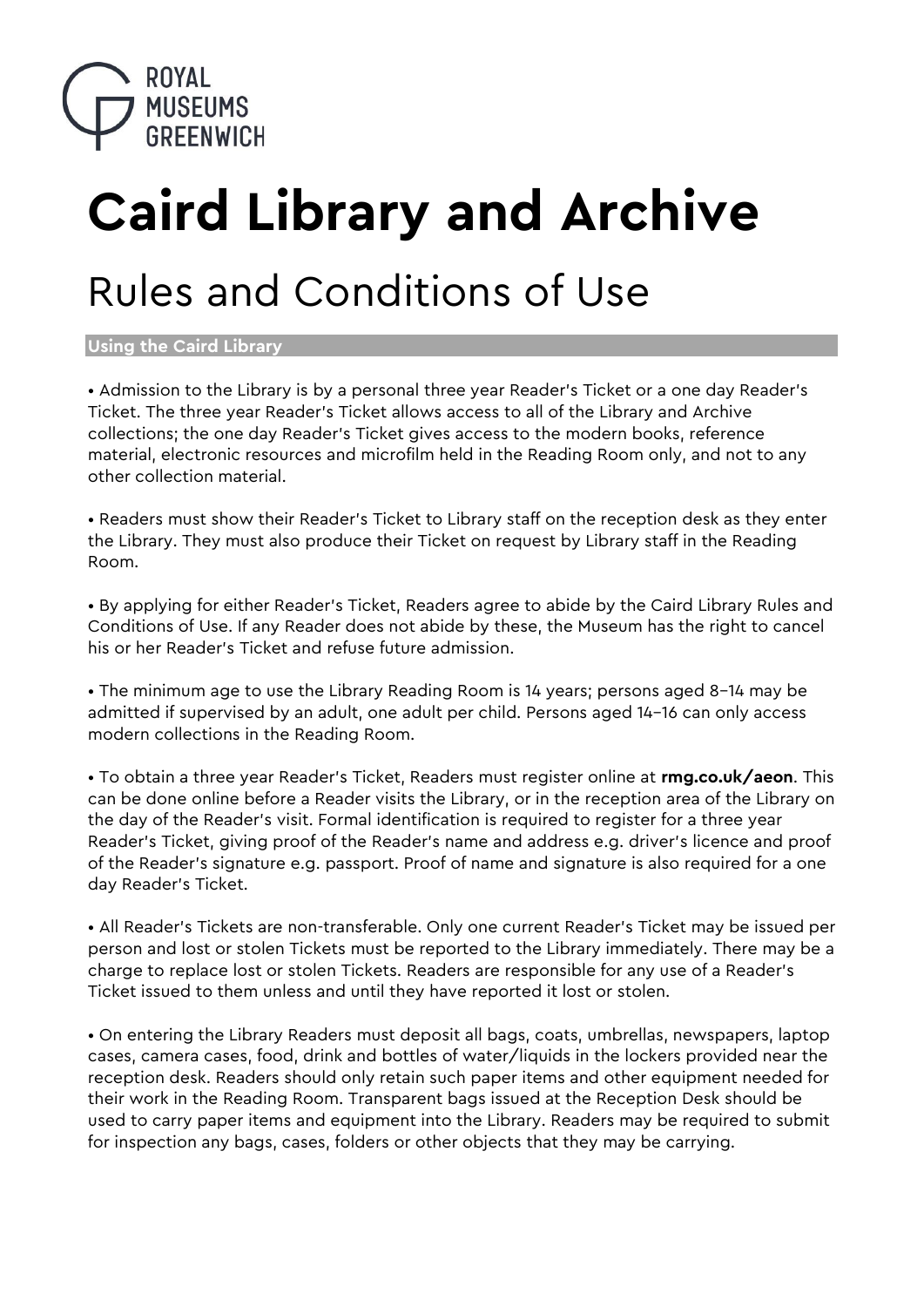• Quiet conversation is permitted in the Group Study area. The Quiet Study area at the far end of the Library is for silent, independent study.

• Readers must not eat, drink, smoke or chew gum or use mobile phones to make or take calls in the Library.

• Sound settings of laptops and cameras should either be turned off or reduced to a level that does not disturb other Readers. Headphones for listening to personal music systems inaudibly are allowed, at staff discretion.

#### **Requesting Items to View**

• Readers are required to register online in order to use the Library and Archive online ordering system (Aeon) via the online catalogues. The Aeon system should be used to request all collection items a Reader wishes to see except the material on open access in the Library. Prints and drawings and charts and maps should also be requested using Aeon.

• Collection items can be requested in advance of a visit to the Library or requested when the Reader is onsite. Documents for production at 10.00 should be requested by 15.30 on the preceding working day.

• Up to six items can be requested ahead of the Reader's visit. More requests can be prepared using the `Keep for My Review' option on Aeon.

• There are seven retrieval times throughout the day. Up to six items can be requested per retrieval based on a rolling limit; Readers may request and see up to 42 items in one day.

• Only one collection item (manuscript folder or box, rare book or atlas) can be consulted in the Reading Room at any time.

• Delivery times for the majority of the Library and Archive collections stored onsite is 40 minutes. Readers will be informed via email if for whatever reason this delivery time cannot be met, or if the item is unavailable to view.

• Oversize items such as charts and maps, and prints and drawings, will require longer delivery times. For items that have been pre-ordered, a maximum of 21 items can be consulted.

• Charts and maps, and prints and drawings, must be ordered by 12.30 the preceding week day. This is to allow time for staff to retrieve drawings from several boxes or drawers, and to arrange for supervision.

• If an item is stored offsite Readers will need to allow 5–12 days for the item to be delivered to the Reading Room. The online catalogues will indicate if an item is stored offsite.

• Readers should collect their requested items from the Issue Desk at the far end of the Group Study Area. The request slip will be scanned to record that a Reader now has the item.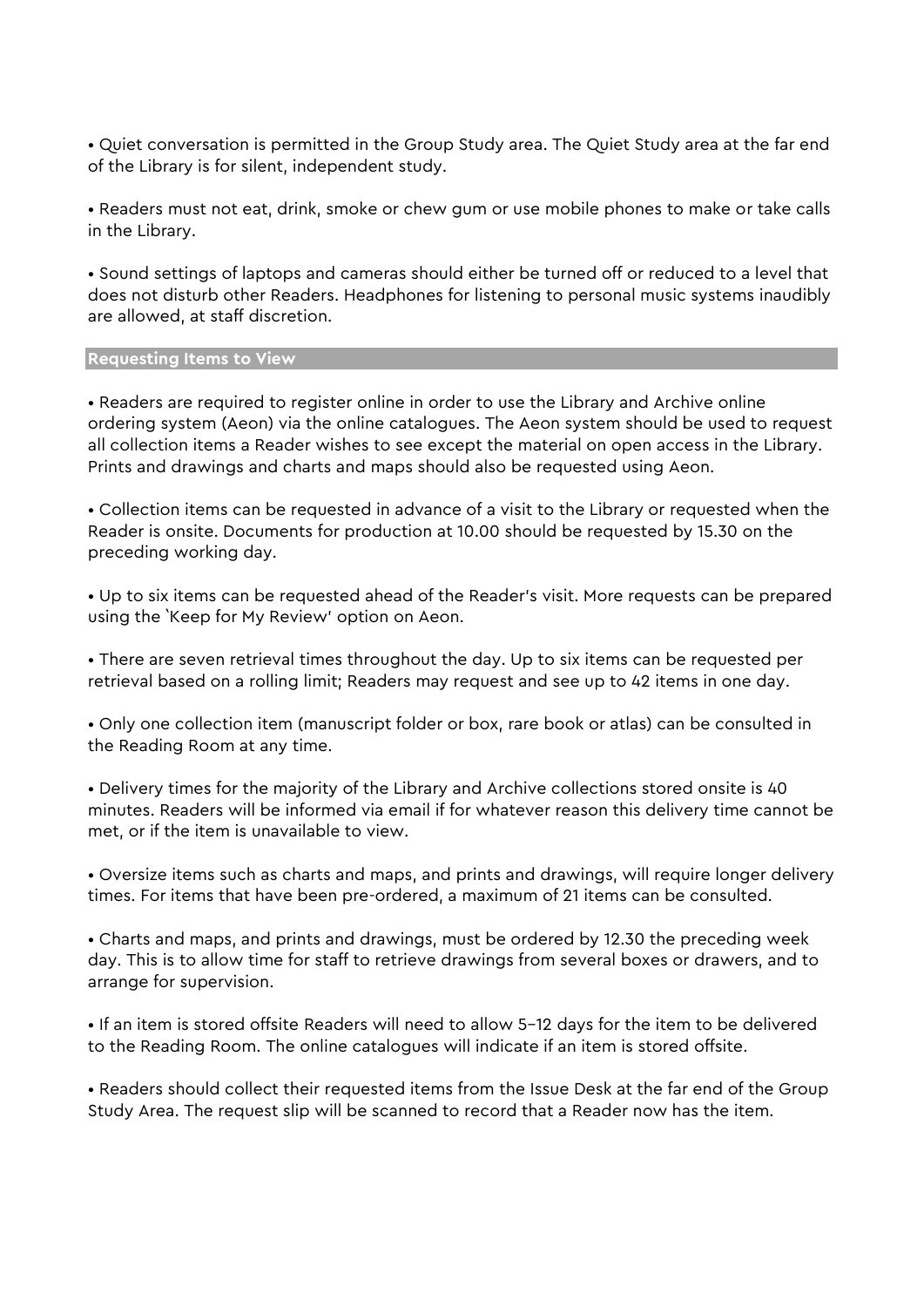• When a Reader has finished with the item and returned it to the issue desk, the item will be scanned to indicate it has been returned to the store. Items will be available to see by the same Reader the following day if the item is requested again for the following day.

• Before leaving the Library at the end of a visit, Readers must return all Library material that they have been using to the member of staff at the issue desk.

• No collection material may be removed from the Library.

#### **Using and Handling items in the Caird Library**

• Readers must abide by the handling guidelines on laminated sheets in the Library.

• Items delivered in archive boxes or folders must be replaced in the same order as received.

• Only pencils may be used when in the Library. Pencils can be purchased from the Museum shop or can be borrowed from the Library.

• Some material may be subject to restricted access for legal or conservation reasons. In these cases, please refer to the Head of Research and Information, or their deputy.

• Some material may have undergone conservation treatment in the past and may require special handling – please follow the advice on handling given by staff.

• Readers may not mark, write, lean on, fold or in any other way damage the material they are consulting. Collection items must remain on desks and must not be placed on any other surface (e.g. the floor or chairs).

• If Readers observe an existing defect in, or damage to an item, they are requested to bring it to the attention of the staff on duty.

#### **Copying in the Caird Library**

• Readers should consult staff on duty in the Library prior to undertaking any copies. All copying is at the discretion of the Head of Research and Information. Some items may not be copied for reasons of conservation or copyright. Readers must follow handling advice given by staff.

• All copying is for the purpose of non-commercial research or private study under UK copyright law. Copying is also subject to Data Protection regulations in cases where documents include personal data of a subject who is alive or likely to be alive (assuming a lifespan of 100 years). It is the responsibility of the reader to ensure their copying does not infringe copyright or Data Protection laws.

• Readers wishing to reproduce copies for any purpose other than non-commercial research and education or private study should contact the Royal Museums Greenwich Picture Library (email: pictures@rmg.co.uk) for advice. This includes publication (including publication online and via social media channels), broadcast, display or distribution via email to multiple recipients. Charges may apply.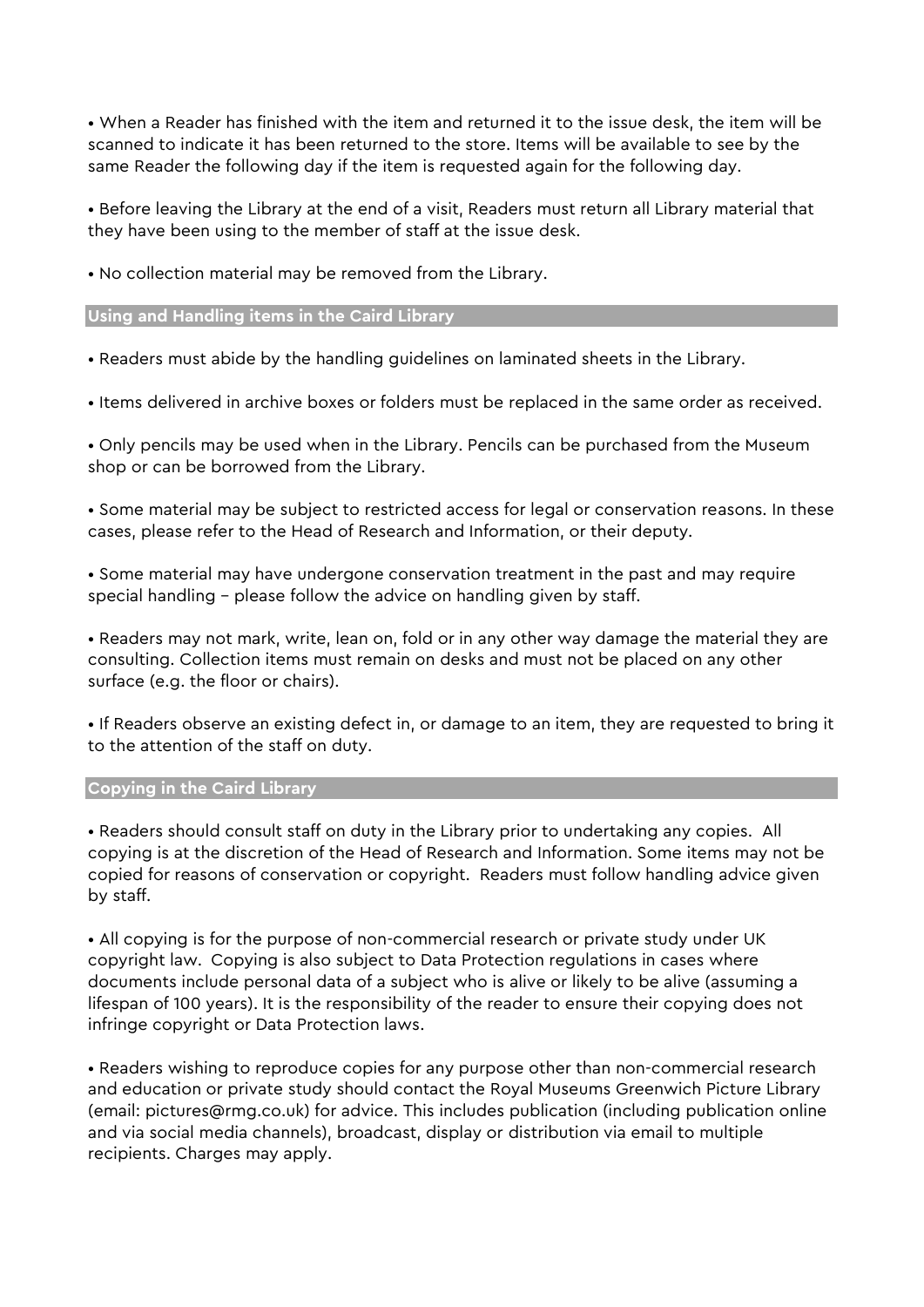• Modern books may be photographed, photocopied or scanned by the reader. Rare books and manuscripts may be photographed or scanned by the reader but cannot be photocopied.

• Charts and maps and prints and drawings cannot be photocopied or scanned, but can be photographed by the Reader.

• Cameras must be set to still photographic mode only and the use of flash is strictly prohibited.

**Use of computer equipment** 

• The Caird Library provides public access computers for use for catalogue searches, access to the electronic resources we subscribe to and for general online research.

• Readers are responsible for logging out of any personal accounts accessed via the public computers.

• Access to content of a pornographic or violent nature, or is likely to cause offence to other Library users, is not permitted.

**Our commitment to Readers** 

The Library and Archive team are help to help you.

Readers are requested to show due consideration and respect to Library staff and other Readers. Our collections include and represent people of different culture, race, sexuality, religion and gender and we expect all our readers to respect each other. Behaviour considered abusive or constituting harassment will result in exclusion or removal from the Library, with future admission refused.

Readers are requested to follow all directions given by staff with respect to health and safety procedures, including fire evacuation and drills.

If our service levels do not meet your expectations, please let us know via our comments card system or by email to **library@rmg.co.uk**, or directly to any member of staff. Constructive feedback is vital to us in maintaining and improving our standards.

April 2020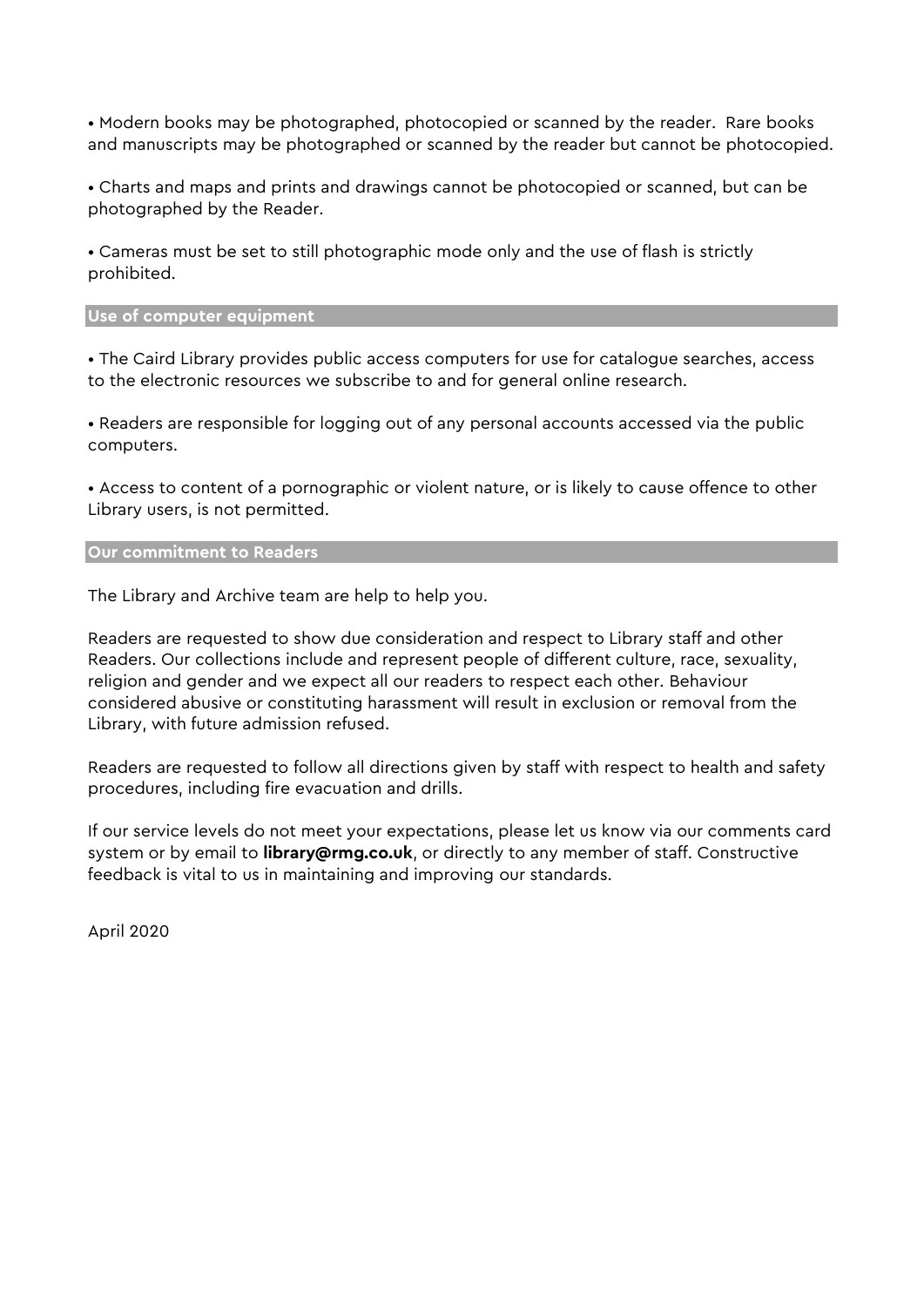

# **Caird Library and Archive**

## Copying for private study and noncommercial use

Royal Museums Greenwich (RMG) is committed to making its Archive and Library collections available for current use and enjoyment whilst balancing this with the responsibility for preserving its collections for future generations.

Copies can be made for private study and research for non-commercial purposes, such as personal research and study, criticism, review and news reporting under UK copyright law. You should only make and hold a single copy at any one time. For example, if you print or transfer an image, you must delete the original image.

- For published works you may make a copy of a single article from a periodical or a reasonable proportion (to a maximum of 10% of the whole) of a published literary, dramatic or musical work, including any illustrations.
- For unpublished works you may make a copy without permission, provided that the copyright owner has not prohibited copying.

Copying is also subject to Data Protection regulations in cases where documents include personal data of a subject who is alive or likely to be alive (assuming a lifespan of 100 years). It is the responsibility of the reader to ensure their copying does not infringe copyright or Data Protection laws.

#### Self-service copying methods

All copying is at the discretion of Library staff. Please check with staff on duty in the Caird Library before making any copies. The following copying methods are permitted:

- Non-flash photography (free of charge)
- Digital imaging (charges apply)
- Photocopying (charges apply)

Many readers find non-flash photography to be the most convenient method of copying from Archive and Library collections whilst visiting the Caird Library. Nonflash photography is suitable for all material that may be copied, including printed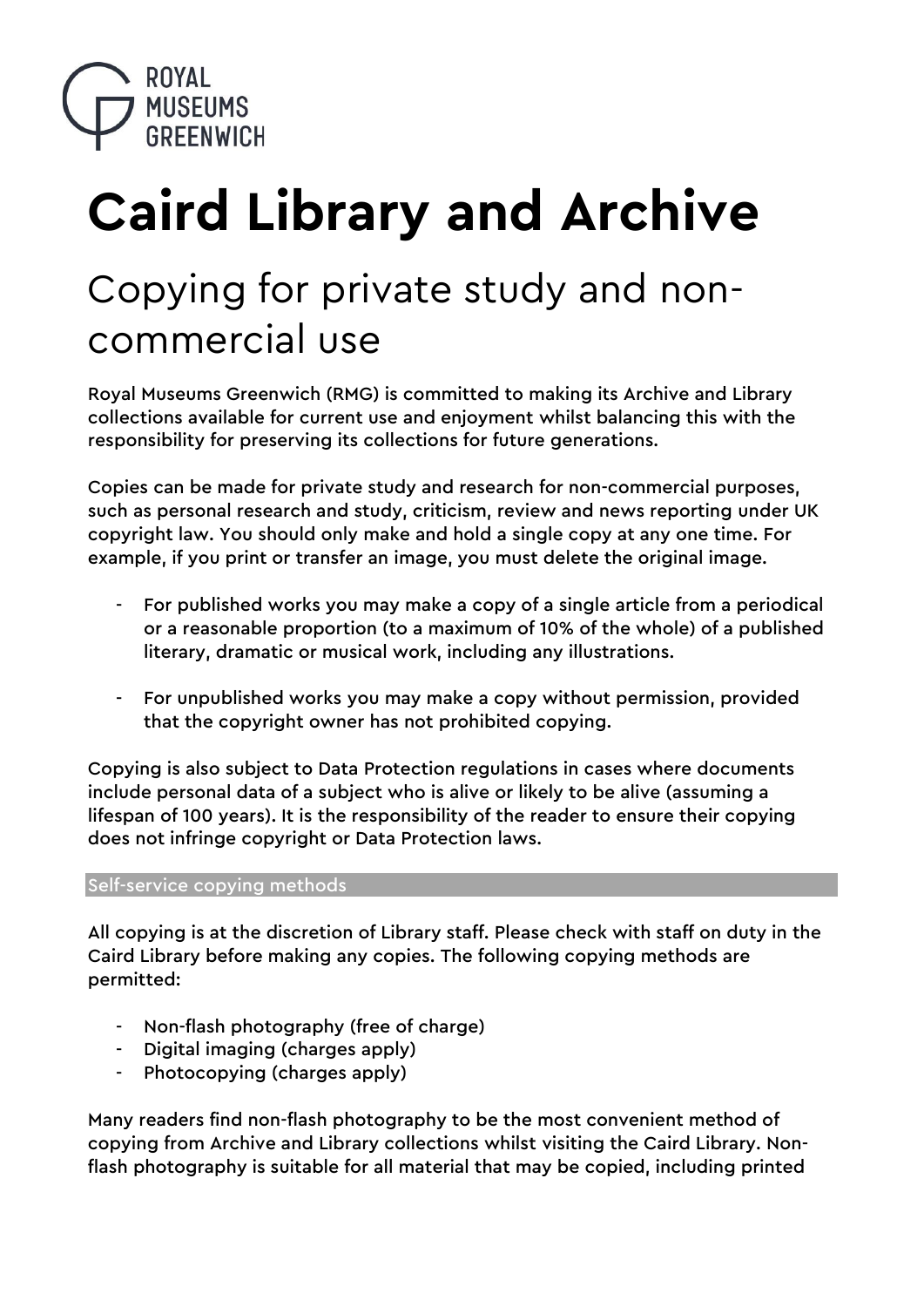books and periodicals (including rare books), manuscripts, prints & drawings, and maps & charts. Document support aids should be used as appropriate and items must remain on the designated reader desks. Items must not be put on any other surface (e.g. bookcases, chairs or the floor) in an attempt to get a "better" photograph.

Readers may use mobile phones or cameras to take photographs. Cameras must be in still, silent photographic mode. Flash photography is strictly prohibited. The use of camcorders, document scanners and camera tripods is not allowed. We provide camera stands on a first come, first served basis.

The Library provides a self-service kiosk scanner for digital imaging. The scanner is suitable for printed books and periodicals (including rare books), manuscripts, and maps & charts. Items need to fit securely on the base of the scanner and must not overhang. The document scanner cannot be used to copy prints & drawings.

A self-service photocopier is also provided in the Reading Room. The photocopier may only be used to copy printed books and periodicals published after 1850 provided they fit on the photocopier plate. The photocopier is not suitable for copying rare books, manuscripts, prints & drawings, or maps & charts.

Charges apply for the use of the self-service photocopier and kiosk scanner. More details of the charges can be found at https://www.rmg.co.uk/national-maritimemuseum/caird-library/copying-services

#### Staff copying services

RMG offers copying services for those who cannot visit the Library in person or require images for purposes other than private, non-commercial research.

Digital imaging by Library and Archive staff (remote service only)

Readers may order copies of documents via our online catalogues. You will need to create an Aeon account (www.rmg.co.uk/aeon) in order to place a request. Once we have received your request via the Aeon system, a member of Library staff will need to inspect the item to confirm that it is in a condition suitable for copying and to count the number of scans it will require. We can supply up to 100 scans per reader per month. We will issue you with a quote for the work within ten days of receiving your order.

Scans are produced in "research quality" (200 dpi) and are dispatched as watermarked PDFs via Mimecast Large File Send. We aim to dispatch files within five working days of receiving cleared payment. Some orders may take longer to process (for example at times of high demand or where an item is complex to scan) and we will notify you if this is the case.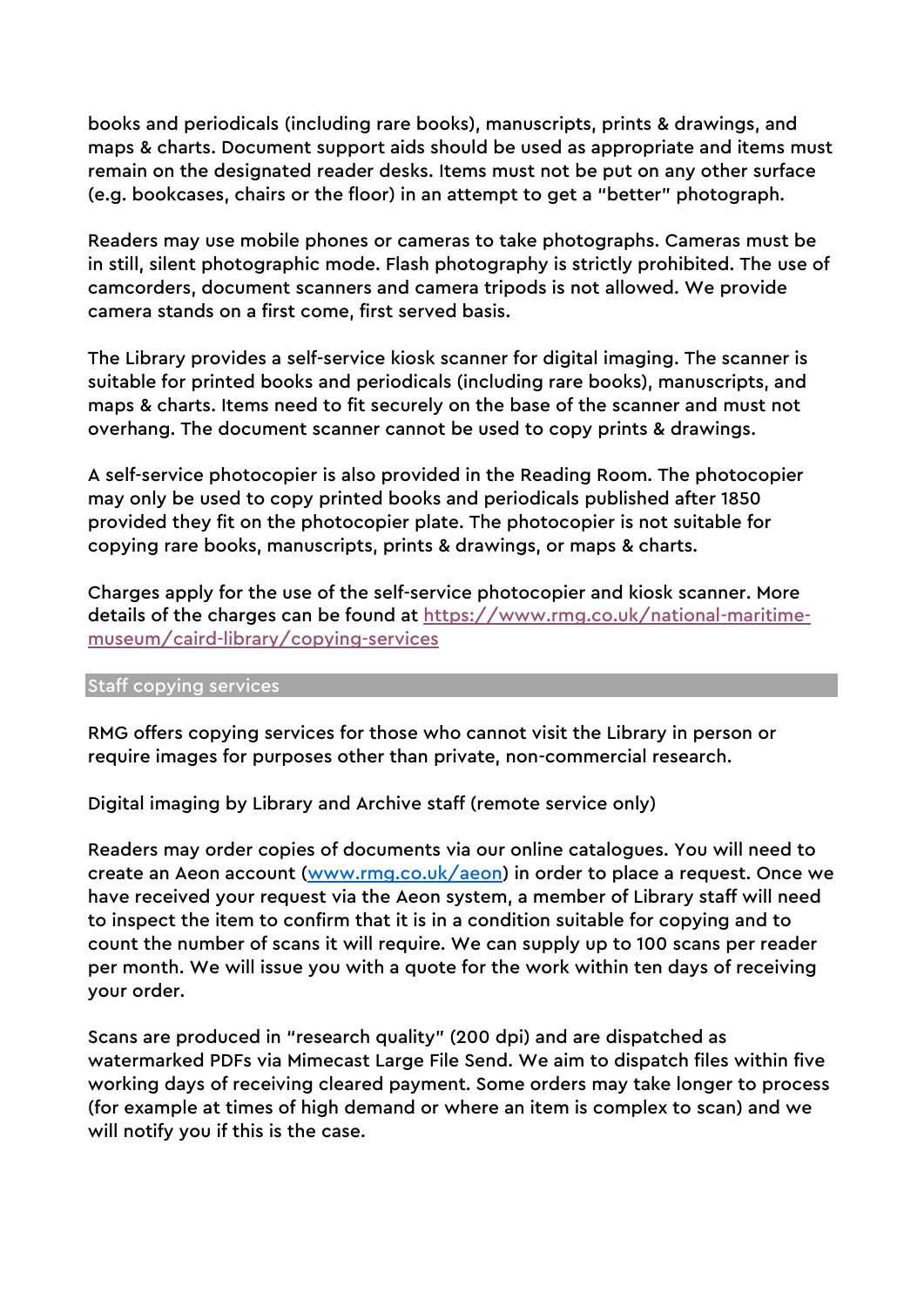We can scan printed books and periodicals (including rare books), manuscripts, and maps & charts up to a maximum size of 80cm x 40cm. We cannot supply copies of prints and drawings via this service and we regret that we cannot provide copies as an on-demand, day of visit service for readers in the Caird Library.

For charges please see https://www.rmg.co.uk/national-maritime-museum/cairdlibrary/copying-services

Professional photography by the RMG Photo Studio

For items that are too large for the copying facilities offered by the Library or if readers wish to reproduce copies for any purpose other than non-commercial research or private study, the Royal Museums Greenwich Picture Library should be contacted for advice (email: pictures@rmg.co.uk). This includes copies intended for publication (including publication in print, online or via social media channels), broadcast, display or distribution via email to multiple recipients and includes nonfor-profit use.

More information about the RMG Picture Library can be found at: https://www.rmg.co.uk/work-services/picture-library-licensing

#### Items that cannot be copied

Some items in our collections cannot be copied by any method. These include:

- Fragile and / or damaged items
- Scrapbooks and albums
- Photocopies
- Ephemera
- Sheet music
- Items where the copyright holder has prohibited copying

Materials that are subject to the Data Protection Act (2018) need to be assessed by Library and Archive staff before copies can be made. Access to the information contained may either be provided in the form of a redacted copy or as a transcription of relevant details.

April 2020